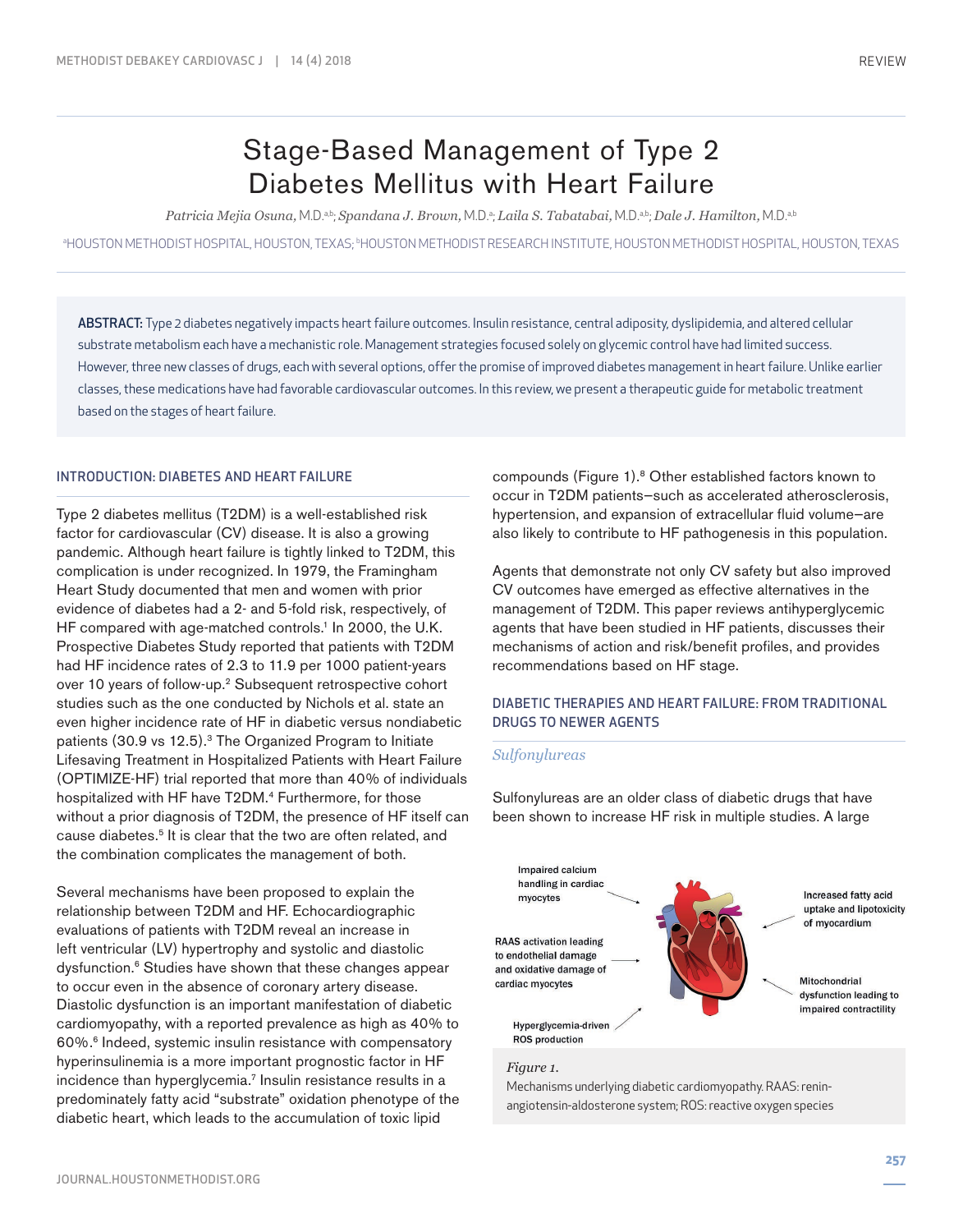retrospective study in the United Kingdom looked at 91,521 patients with T2DM and found that second-generation sulfonylurea use was associated with an 18% increase in developing HF compared to patients using metformin.<sup>9</sup> Two other studies analyzing databases from the Cleveland Clinic and Saskatchewan found a similar increase in HF admissions in patients using sulfonylurea versus metformin.10 Thus, this class of medications has fallen out of favor in HF patients and in those at risk for developing this condition.

## *Thiazolidinediones*

Thiazolidinediones (TZDs) such as rosiglitazone are antihyperglycemic agents that were initially thought to be effective in patients at risk for CV disease.<sup>11</sup> Unfortunately, safety and efficacy trials, which excluded NYHA class III and IV patients, showed a significant increase in hospital admissions for HF. The fluid retention seen with this class is thought to result from activation of sodium channels in the collecting ducts (mediated by peroxisome proliferator-activated receptor gamma) and sodium transporters in the proximal tubule.<sup>11</sup> Additionally, factors such as higher perfusion pressure leading to increased fluid extravasation and increased vascular permeability are also thought to contribute to the edema and volume overload seen with TZDs.

# *Metformin*

A cornerstone of T2DM therapy, metformin was initially contraindicated for HF due to concerns regarding lactic acidosis. However, observational studies, including an extensive meta-analysis by Eurich et al., have shown no increases in lactic acidosis in patients treated with metformin versus other therapies; in fact, this group reported that metformin-based therapies had a 20% relative risk reduction in all-cause mortality compared to other therapies. Furthermore, in patients with reduced LV ejection fraction (LVEF) (EF < 40%), metforminbased therapies did not increase mortality, and there was a trend towards improved survival. The absolute contraindication warning was removed by the U.S. Food and Drug Administration (FDA) in 2006 and by Health Canada in 2010.12 Metformin is now one of the first-line agents in patients with both T2DM and HF.

# *Insulin*

The relationship between insulin and HF is complicated. Although several observational studies point to a worse prognosis in insulin-treated patients with T2DM and HF, there are no specific studies evaluating insulin treatment in HF progression.13 It is well known that insulin promotes sodium retention, likely through potentiation of sodium transporters in the kidney. While extensive edema is rare with insulin therapy, it is thought that milder volume expansion may predispose patients to develop HF.10 Additionally, several observational studies found that insulin-treated T2DM patients have worse morbidity and mortality compared to their non–insulin-treated counterparts.13,14 However, reports such as the U.K. Prospective Diabetes Study did not see such a difference in HF incidence when comparing insulin to noninsulin therapies.<sup>10</sup> Overall, it remains unclear whether insulin therapy is more common in higher-risk HF patients or if the therapy itself is detrimental to HF patients at all stages. Insulin therapy continues to be a last resort in patients with uncontrolled T2DM, which may limit alternate therapies in this patient population.

# NEWER AGENTS, MECHANISM OF ACTION, AND DIRECT EFFECTS ON THE HEART

Three new classes of antihyperglycemic drugs have received considerable attention due to their CV and HF benefits (Table 1): dipeptidyl peptidase-4 (DPP-4) inhibitors, glucagonlike peptide-1 (GLP-1) agonists, and sodium-glucose cotransporter-2 (SGLT2) inhibitors. DPP-4 inhibitors and GLP-1 agonists achieve glycemic control by prolonging the action of the endogenous incretin hormones and by directly stimulating GLP-1 receptors, respectively. Incretin hormones, GLP-1 and gastric inhibitory polypeptide (GIP), are both decreased in T2DM but have several beneficial glucoregulatory effects; for example, they stimulate insulin release in response to glucose levels, inhibit glucagon secretion, increase betacell proliferation, and decrease beta-cell apoptosis.15 GLP-1 receptors are located not only on the pancreatic islet cells but are also widely distributed across several organs, such as the heart, kidneys, gastrointestinal tract, endothelium, and pituitary and nervous systems.<sup>16</sup> In experimental models, GLP-1 has been shown to modulate heart rate, blood pressure, myocardial contractility, and vasodilation and protect against ischemia-reperfusion injury.<sup>17</sup> Additionally, GLP-1 agonists have demonstrated favorable effects in animal models of HF, including increased myocardial glucose uptake and improved parameters of LV function.18 Small human studies have also shown compatible results, demonstrating an increase in LVEF and functional status.19

# *DPP-4 Inhibitors*

A novel class of oral antihyperglycemic agents, DPP-4 inhibitors target the incretin system and block the degradation of endogenous GLP-1 by inhibiting the DPP-4 enzyme. This, in turn, increases the concentrations of circulating GLP-1 and improves glycemic control.<sup>20</sup> DPP-4 inhibitors are increasingly prescribed because of their weight-neutral effects and favorable tolerability profiles.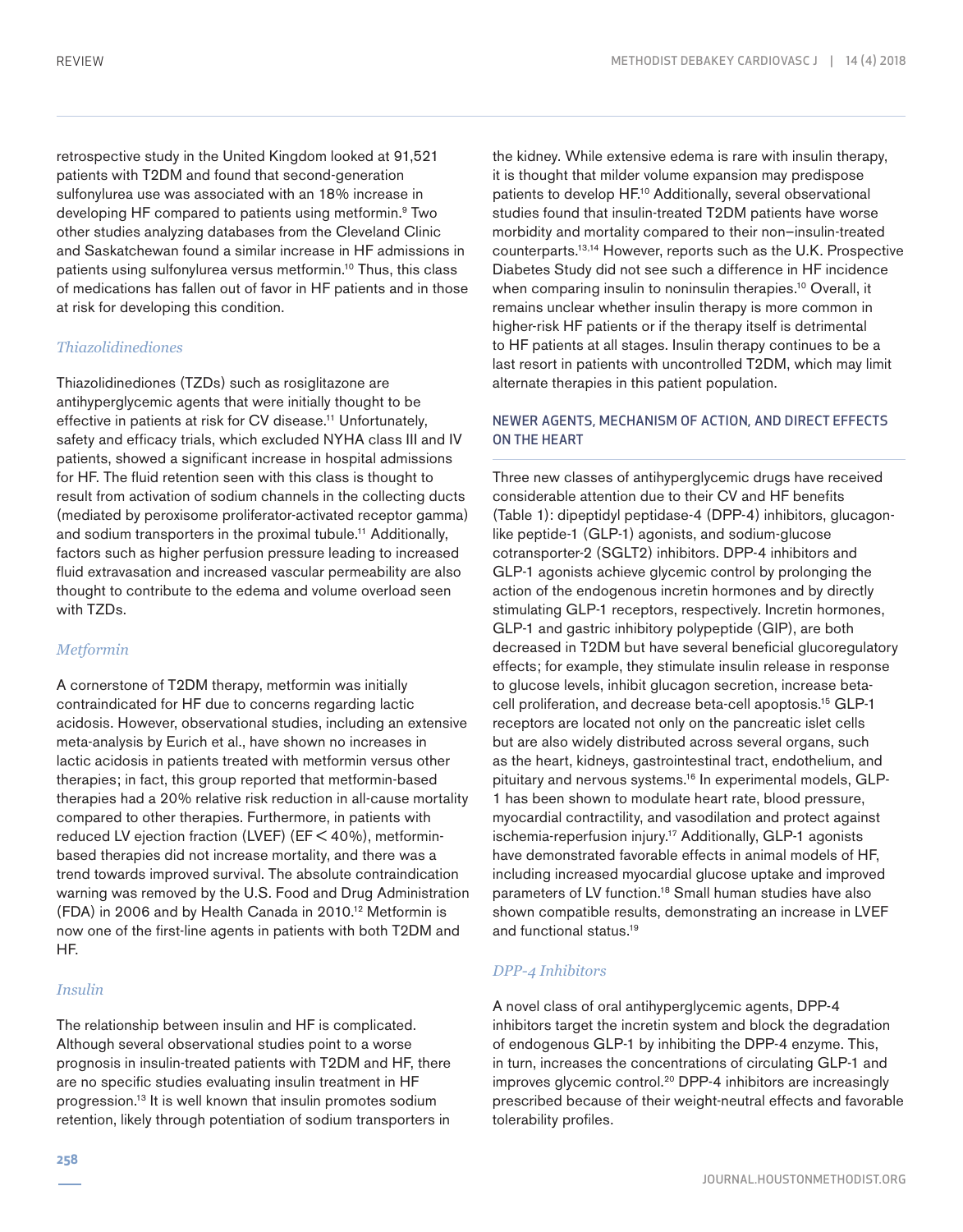| <b>ANTIHYPERGLYCEMIC</b><br><b>CLASS</b> | <b>HBA1C LOWERING</b><br><b>EFFECT</b> | <b>COMMON SIDE EFFECTS</b>                                                                                                                                                                                                    | <b>WARNINGS/CONTRAINDICATIONS</b>                                                                                                                                                                                                                                                                                                                                                                                                                                                                                                       |
|------------------------------------------|----------------------------------------|-------------------------------------------------------------------------------------------------------------------------------------------------------------------------------------------------------------------------------|-----------------------------------------------------------------------------------------------------------------------------------------------------------------------------------------------------------------------------------------------------------------------------------------------------------------------------------------------------------------------------------------------------------------------------------------------------------------------------------------------------------------------------------------|
| DPP-4 inhibitors                         | $0.5 - 0.8%$                           | Headaches, upper respiratory tract<br>infection, nasopharyngitis, joint<br>pain, dizziness                                                                                                                                    | Warnings: pancreatitis (avoid if history of chronic<br>pancreatitis or discontinue if acute pancreatitis); heart<br>failure (saxagliptin and alogliptin); arthalgias and bullous<br>pemphigoid; hypersensitivity-related events; hepatotoxicity<br>(alogliptin)<br>Contraindications: serious hypersensitivity reactions to<br>agent                                                                                                                                                                                                    |
| GLP-1 agonists                           | $1 - 1.5%$                             | Nausea, vomiting, diarrhea (mostly<br>self limited and dose related),<br>antibody development (attenuated<br>glycemic response), injection<br>site reaction, headaches, sinus<br>tachycardia, abdominal pain or<br>distension | Warnings: pancreatitis (avoid if history of chronic<br>pancreatitis or discontinue if acute pancreatitis); gallbladder<br>and bile duct disease; severe gastroparesis, caution on<br>renal impairment (risk of acute injury observed if severe GI<br>symptoms); increased risk of complications from diabetic<br>retinopathy (semaglutide)<br>Contraindications: serious hypersensitivity reactions to<br>agent, personal or family history of medullary thyroid<br>carcinoma or multiple endocrine neoplasia type 2 (boxed<br>warning) |
| <b>SGLT2</b> inhibitors                  | $0.7 - 1.0%$                           | Genitourinary fungal infection,<br>urinary tract infection,<br>increased urine output, nausea,<br>nasopharyngitis, hypotension                                                                                                | Warnings: euglycemic diabetic ketoacidosis, hypotension,<br>acute kidney injury, urosepsis and pyelonephritis, increased<br>LDL-C, genital mycotic infections, increased risk of bone<br>fracture (canagliflozin), increased risk of lower limb<br>amputation (canagliflozin) (boxed warning), avoid or use<br>caution if active or history of bladder cancer, respectively<br>(dapagliflozin)<br>Contraindications: severe hypersensitivity reaction, severe<br>renal dysfunction or end-stage kidney disease                          |

#### *Table 1.*

Comparison of efficacy and safety profiles between antihyperglycemic classes DPP-4 inhibitors, GLP-1 agonists, and SGLT2 inhibitors. DPP-4: dipeptidyl peptidase-4; GLP-1: glucagon-like peptide-1; SGLT2: sodium-glucose cotransporter-2; LDL-C: low-density lipoprotein cholesterol

## *GLP-1 Receptor Agonists*

GLP-1 agonists are a class of injectable drugs resistant to DPP-4 enzymatic degradation.<sup>21</sup> As with DPP-4 inhibitors, GLP-1 agonists target the incretin system and exert enhanced pancreatic and extra-pancreatic effects. For example, exocrine pancreatic changes noted in rodents include stimulation of beta cell neogenesis, replication, and acinar cell inflammation and are likely associated with the clinically significant finding of increased risk of pancreatitis found with this class.22 In addition, the agents within this drug class have significant physiological and clinical differences with regard to efficacy and side effects (Table 2). DPP-4 inhibitors increase

endogenous GLP-1 to physiological levels (10-25 pmol/L) while GLP-1 agonists reach significantly higher concentrations (60-90 pmol/L), which may account for their stronger glucoselowering effect. These agonists delay gastric emptying and often result in nausea and decreased appetite, both of which contribute to the clinically significant weight loss distinctive of this class.<sup>23</sup>

## *SGLT2 Inhibitors*

This new class of antihyperglycemic drugs has a unique mechanism of action that improves glycemic control. By inhibiting the SGLT2 cotransporters on renal tubules, these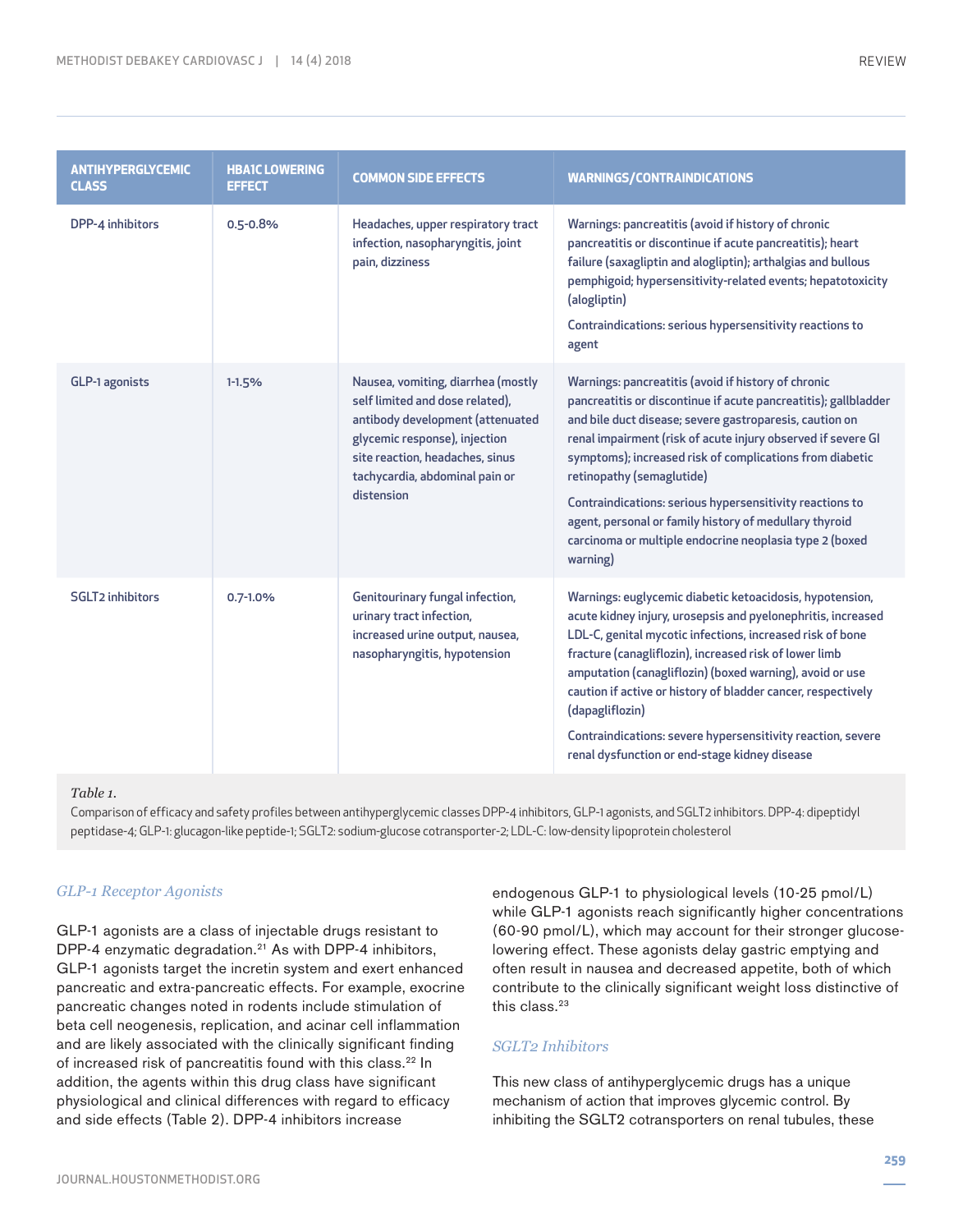| <b>FEATURES</b>          | <b>DPP-4 INHIBITORS</b>                                                     | <b>GLP-1 AGONISTS</b>                                                     |
|--------------------------|-----------------------------------------------------------------------------|---------------------------------------------------------------------------|
| <b>Biological effect</b> | Both GLP-1 and GIP enhanced<br>Increased to physiological endogenous levels | Pure GLP-1 effect<br>Increased to supraphysiological levels               |
|                          | $(10-25 \text{ pmol/L})$                                                    | (60-90 pmol/L)                                                            |
| Route of administration  | Oral                                                                        | Subcutaneous                                                              |
| <b>Efficacy</b>          | Moderate efficacy                                                           | <b>Enhanced efficacy</b>                                                  |
| Impact on HBA1c          | $0.5 - 1%$                                                                  | $1 - 1.5%$                                                                |
| <b>Tolerance</b>         | Usually well tolerated                                                      | Common tolerance issues at initiation (nausea,<br>gastrointestinal upset) |
| Cardiovascular risk      | Noninferior to traditional therapies                                        | Decreased compared to traditional therapies                               |
| Cost                     | Less expensive (approximately \$150-\$450)                                  | More expensive (approximately \$600-\$850)                                |
| <b>Effect on weight</b>  | <b>Neutral</b>                                                              | Promotes weight loss                                                      |

#### *Table 2.*

Major differences between incretin-based therapy classes: DPP-4 inhibitors and GLP-1 agonists.23 DPP-4: dipeptidyl peptidase-4; GLP-1: glucagon-like peptide-1

drugs effectively decrease the threshold for renal reabsorption of glucose and sodium, thereby increasing urinary glucose and sodium excretion.<sup>24</sup> SGLT is a sodium glucose cotransporter present in two major isoforms, SGLT1 and SGLT2. SGLT2 is mainly found in the lumen of the small intestine and kidneys and regulates the absorption and reabsorption of glucose. SGLT1 is primarily present in the cardiac capillaries and cardiomyocytes and has an important role in glucose uptake into the myocardium.25

Despite the relative absence of SGLT2 cotransporters in the heart, SGLT2 inhibitors have been shown to have a positive impact on blood pressure control, arterial stiffness, vascular resistance, and microvascular remodeling.26 A number of mechanisms have been proposed, including beneficial effects on ion hemostasis, calcium handling, reduction of cardiac oxidative stress, and vascular inflammation.27 SGLT2 cotransporters also modulate myocardial metabolism by shifting away from glucose and lipid oxidation and instead utilizing ketone bodies, which is more energy efficient and ultimately improves cardiac contractility.<sup>28</sup> This leads to beneficial changes in weight, blood pressure, diuresis, and natriuresis with a decrease in glomerular hyperfiltration. The net effects of SGLT2 inhibition likely confer CV protection.29,30

# STAGE-BASED RECOMMENDATIONS FOR ANTIHYPERGLYCEMIC **THERAPY**

Based on preclinical data, biological effects, and recent beneficial CV outcomes of large randomized clinical trials (RCT),10 we propose a stepwise approach to incorporating novel T2DM therapies in the care of patients with HF (Table 3). Information regarding glucose-lowering efficacy, safety profile, dosing, and renal adjustments for commonly used agents is also provided (Tables 1, 4). These general recommendations should be used in conjunction with evidence-based guidelines and the physician's own clinical judgment based on the patient's glycemic control.<sup>31</sup>

#### STAGE A HEART FAILURE

For patients with diabetes and stage A HF, the cornerstone of therapy is dietary modification and weight reduction. Metformin is also recommended as monotherapy or in conjunction with other agents. DPP-4 inhibitors, GLP-1 agonists, or SGLT2 inhibitors would be reasonable agents to use either as add-ons or as monotherapy, with the latter two especially beneficial in overweight individuals. Insulin therapy can be considered if glycemic control is not achieved with the above therapies. If possible, sulfonylureas and thiazolidinediones (TZDs) should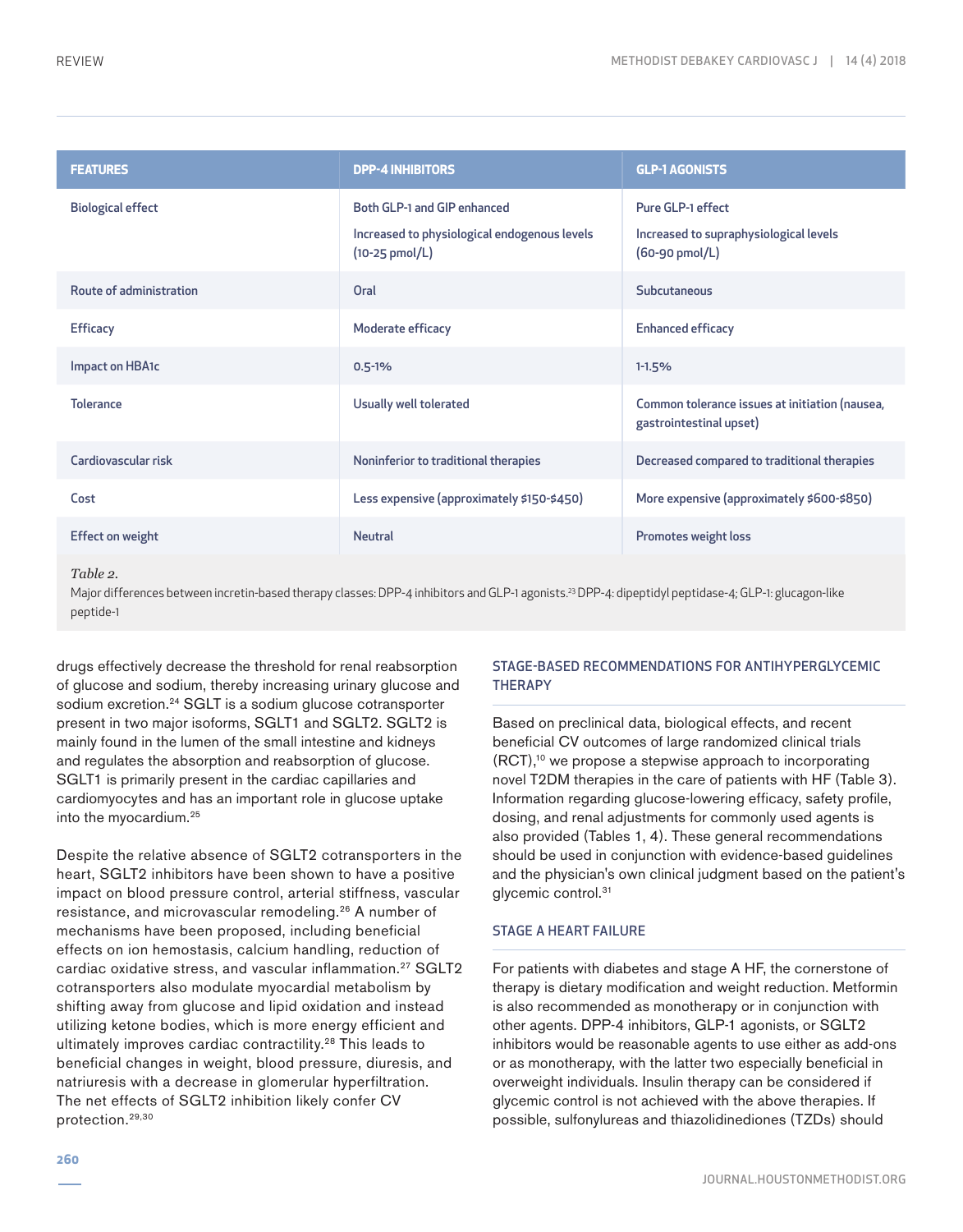|--|

| <b>HEART FAILURE</b><br><b>STAGE</b> | <b>RECOMMENDATIONS</b>                                                                                                                |  |
|--------------------------------------|---------------------------------------------------------------------------------------------------------------------------------------|--|
| Stage A                              | Lifestyle interventions and metformin<br>Consider incretin-based therapy or SGLT2<br>inhibitor for overweight or obesity              |  |
| <b>Stage B</b>                       | Lifestyle interventions and metformin<br>Consider incretin-based therapy with<br>DPP-4 inhibitors<br><b>Consider SGLT2 inhibitors</b> |  |
| <b>Stage C</b>                       | Lifestyle changes and metformin<br>Switch from DPP-4 inhibitors to GLP-1 agonists<br><b>SGLT2</b> inhibitors                          |  |
| <b>Stage D</b>                       | Lifestyle changes<br>Insulin as mainstay of therapy<br>SGLT2 inhibitors and GLP-1 agonists, if tolerated                              |  |

*Table 3.* 

Recommendations for antihyperglycemic therapy based on heart failure stage.

be avoided. Consensus guidelines from the American Diabetes Association and American Heart Association do mention cautious low-dose use of TZDs in patients without symptomatic heart disease but with one or more risk factors for congestive heart failure.<sup>11</sup> If TZDs are used at this stage, patients should be carefully monitored for worsening signs/symptoms of HF.

## STAGE B HEART FAILURE

In patients with stage B HF and T2DM, we recommend initiating early therapy with newer agents, beginning with DPP-4 inhibitors. Most of these agents have demonstrated an improved safety profile, including low risk of hypoglycemia and neutral weight effect when compared with traditional diabetic therapy.

An important caution was displayed in one of the earliest large CV trials studying the safety of these agents. In the Saxagliptin Assessment of Vascular Outcomes Recorded in Patients With Diabetes Mellitus–Thrombolysis in Myocardial Infarction 53 (SAVOR-TIMI 53) trial, saxagliptin showed noninferiority regarding a composite of CV death, nonfatal myocardial infarction, or nonfatal ischemic stroke, but it also showed an unexpected early increase of 27% in HF hospitalization.<sup>32</sup>

In the Examination of Cardiovascular Outcomes with Alogliptin versus Standard of Care (EXAMINE) trial, alogliptin demonstrated noninferiority regarding CV safety in a highrisk patient population but also displayed a nonstatistically significant 19% increase in hospitalization for HF.<sup>33</sup> Both studies found a higher proportion of hospitalization for HF events in the top baseline quartile with B-type natriuretic peptide, suggesting a higher susceptibility of patients with underlying significant hemodynamic disturbances. Conversely, another RCT involving DPP-4 inhibitors did not show statistical difference regarding risk of HF hospitalization, which suggests that this is not a class effect. $34$  Their ease of use and simple dosing regimens make DPP-4 inhibitors an attractive option in the early stages of HF management, with the cautions mentioned above. Early use of SGLT2 inhibitors should also be considered based on robust clinical data (as discussed below).

# STAGE C HEART FAILURE

At this stage, we recommend intensifying therapy by switching from DPP-4 inhibitors to GLP-1 agonists and avoiding the simultaneous use of two incretin-based agents. The injectable drugs have greater potency and have not been associated with adverse HF outcomes.

GLP-1 agonists have become increasingly recognized for their weight loss effect and improvement in glycemic and metabolic profiles, especially in overweight and obese patients. Although initial outcomes comparing lixisenatide and placebo in acute coronary syndrome were no different,<sup>35</sup> more recent studies have demonstrated cardioprotective effects. For example, liraglutide showed a decrease in composite death from CV causes, nonfatal myocardial infarction, nonfatal stroke and a nonstatistically decreased rate of hospitalization for HF.36 Also, a recent RCT studying CV outcomes with the newest agent on this class, semaglutide, demonstrated significant decreased rates of CV death, nonfatal myocardial infarction, or nonfatal stroke.37 It is important to consider cost and patient preference, as these agents are injectable with variable dosing frequency (Table 4).

SGLT2 inhibitors are a promising class of antihyperglycemic agents based on their robust beneficial effect on CV risk, including HF. The landmark Empagliflozin Cardiovascular Outcome Event Trial in Type 2 Diabetes Mellitus Patients (EMPA-REG OUTCOME) trial was the first to show a statistically significant decrease in composite risk of death from CV causes, nonfatal myocardial infarction, and risk of HF hospitalization.<sup>38</sup> This has created a significant impact on current clinical practices as reflected in the recent clinical guidelines regarding management of T2DM.31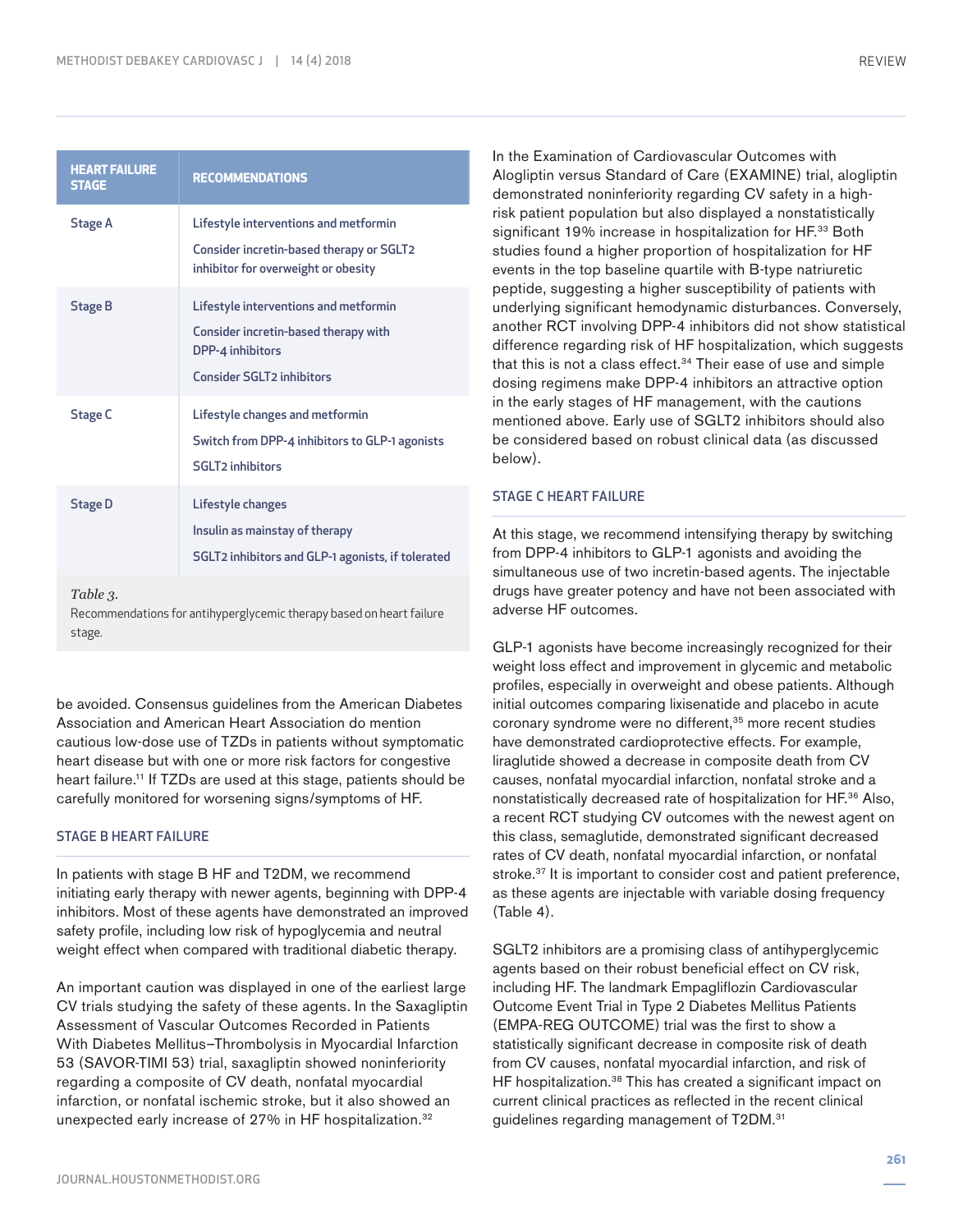| <b>MEDICATION</b>             | <b>BRAND NAME</b>   | <b>DOSING</b>                                                                                                                                      | <b>RENAL ADJUSTMENT</b>                                                                                          |  |  |
|-------------------------------|---------------------|----------------------------------------------------------------------------------------------------------------------------------------------------|------------------------------------------------------------------------------------------------------------------|--|--|
| <b>DPP-4 inhibitors</b>       |                     |                                                                                                                                                    |                                                                                                                  |  |  |
| Sitagliptin                   | Januvia             | 100 mg daily                                                                                                                                       | eGFR (mL/min/1.73 m <sup>2</sup> )<br>30-45:50 mg daily<br>$<$ 30: 25 mg daily<br>ESRD on HD or PD: 25 mg daily  |  |  |
| Alogliptin                    | <b>Nesina</b>       | 25 mg daily                                                                                                                                        | CrCl (mL/min)<br>30-60:12.5 mg daily<br>< 30: 6.25 mg daily<br>ESRD on HD: 6.25 mg daily                         |  |  |
| Saxagliptin                   | Onglyza             | 5 mg daily                                                                                                                                         | eGFR (mL/min/1.73 m <sup>2</sup> )<br>$<$ 45: 2.5 mg daily<br>ESRD: 2.5 mg daily (post-dialysis)                 |  |  |
| Linagliptin                   | Tradjenta           | 5 mg daily                                                                                                                                         | Not necessary                                                                                                    |  |  |
| GLP-1 agonists - short acting |                     |                                                                                                                                                    |                                                                                                                  |  |  |
| Lixisenatide                  | Lyxumia,<br>Adlyxin | Starting dose of 10 mg every day, titrate up to 20 mg daily                                                                                        | eGFR (mL/min/1.73 m <sup>2</sup> )<br>< 30: cautious use<br><15: not recommended                                 |  |  |
| <b>Exenatide</b>              | <b>Byetta</b>       | 5-10 mg BID                                                                                                                                        | CrCl (mL/min)<br>< 30 or ESRD: not recommended                                                                   |  |  |
| GLP-1 agonists - long acting  |                     |                                                                                                                                                    |                                                                                                                  |  |  |
| Albiglutide                   | Tanzeum             | 30-50 mg every week                                                                                                                                | Not necessary                                                                                                    |  |  |
| Dulaglutide                   | <b>Trulicity</b>    | 0.75-1.5 mg every week                                                                                                                             | Not necessary                                                                                                    |  |  |
| Liraglutide                   | <b>Victoza</b>      | Initial dose of 0.6 mg for 1 week, titrate up to 1.2 mg daily<br>Increase to 1.8 mg daily if inadequate glycemic control                           | Not necessary                                                                                                    |  |  |
| <b>Exenatide</b>              | <b>Bydureon</b>     | 2 mg every week                                                                                                                                    | CrCl (mL/min)<br>30-50: caution<br>< 30: not recommended                                                         |  |  |
| Semaglutide                   | Ozempic             | Initial dose of 0.25 mg once a week for 4 weeks, increase to 0.5 mg<br>every week. Increase to 1 mg every week if inadequate glycemic<br>response. | Not necessary                                                                                                    |  |  |
| <b>SGLT2 inhibitors</b>       |                     |                                                                                                                                                    |                                                                                                                  |  |  |
| Empagliflozin                 | Jardiance           | 10-25 mg daily                                                                                                                                     | eGFR (mL/min/1.73 m <sup>2</sup> )<br>30-45: not recommended<br>< 30: contraindicated                            |  |  |
| Canagliflozin                 | Invokana            | 100-300 mg daily                                                                                                                                   | eGFR (mL/min/1.73 m <sup>2</sup> )<br>45-60: max 100 mg daily<br>30-45: not recommended<br>< 30: contraindicated |  |  |
| Dapagliflozin                 | Farxiga             | 5-10 mg daily                                                                                                                                      | eGFR (mL/min/1.73 m <sup>2</sup> )<br>30-60: not recommended<br>< 30: contraindicated                            |  |  |

*Table 4.* 

Newer agents, brand name, dosing, and recommended renal adjustments. eGFR: estimated glomerular filtration rate; ESRD: end-stage renal disease; CrCl: creatinine clearance; HD: hemodialysis; PD: peritoneal dialysis.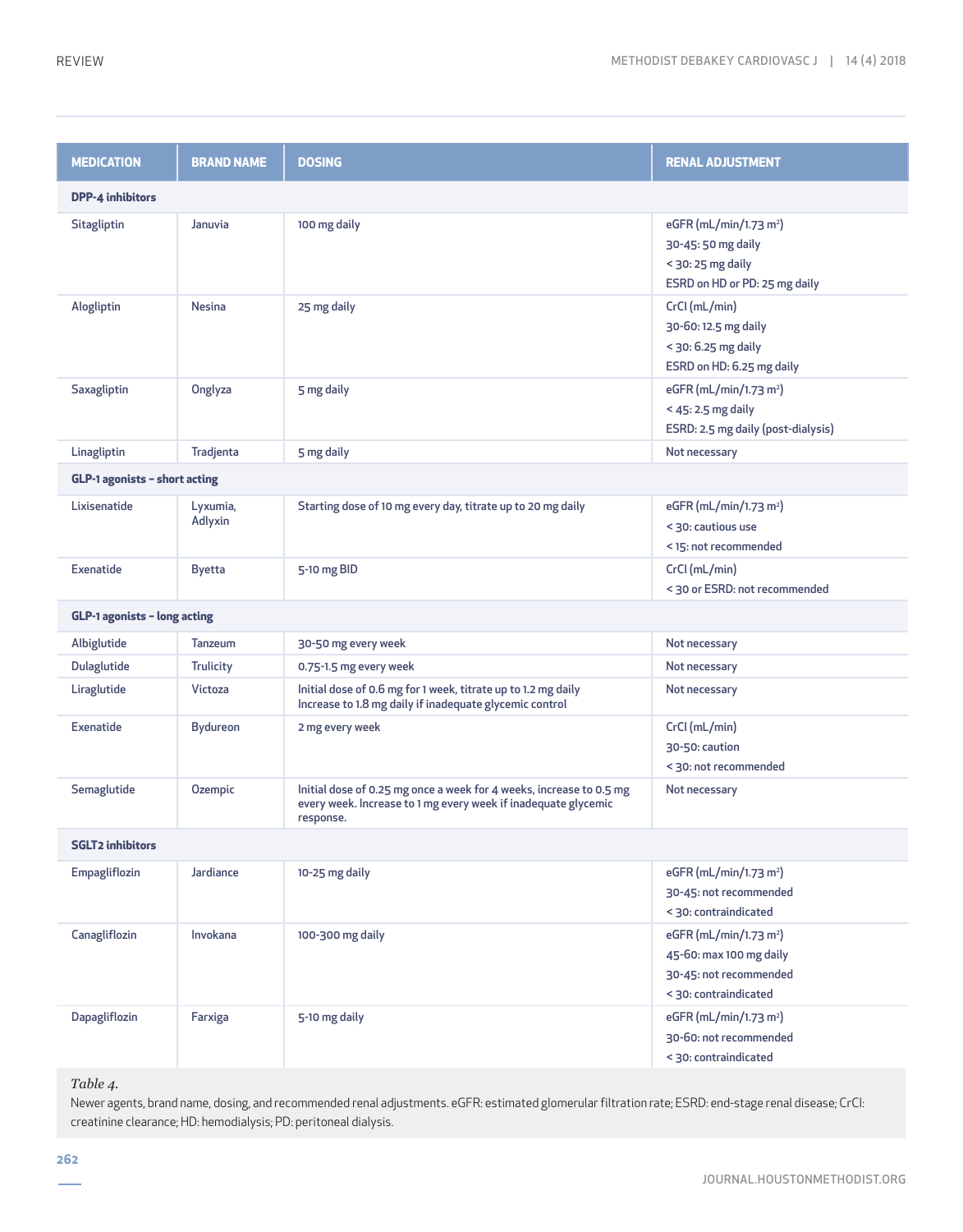## STAGE D HEART FAILURE

Management of diabetes in advanced HF raises significant challenges. Common antihyperglycemic agents are restricted at this stage due to significant accompanying comorbidities, including renal dysfunction, systemic hypoperfusion, lactic acidosis risk, and other hemodynamic abnormalities. This frequently leaves insulin as the primary therapy,<sup>39</sup> despite concerns regarding its impact on HF, as explained above. The judicious use of insulin is advised, and less-strict glycemic goals should be considered, especially in elderly patients.40 Use of SGLT2 inhibitors and GLP-1 agonists could be considered as combined or monotherapy if tolerated, but more studies evaluating their safety in this population are ongoing.

## **CONCLUSION**

Heart failure is an important and under-recognized complication of T2DM. Multiple studies have shown that patients with T2DM and congestive heart failure have poor outcomes, and basic science studies have revealed pathophysiologic mechanisms that may underlie this relationship. Therefore, it is important to understand and use appropriate T2DM therapies in this population. If appropriate, agents such as metformin, GLP-1 agonists, and SGLT2 inhibitors should be considered in HF patients. Conversely, agents such as TZDs and sulfonylureas should be avoided, if possible. Close monitoring and judicious use of diabetic therapies should be constantly reviewed in HF patients at various stages of their disease. Ultimately, further studies are needed to better guide hyperglycemia management in this population.

#### KEY POINTS

- Type 2 diabetes (T2DM) and heart failure (HF) pathophysiology have a strong relationship, resulting in an increased incidence of HF in patients with T2DM and a significant negative impact on HF outcomes.
- Several traditional antihyperglycemic agents demonstrated detrimental effects regarding HF outcomes, thus restricting their use and complicating the management of patients with HF and T2DM.
- Current management options for glycemic control have expanded and include agents that show promise of improved diabetes and cardiovascular outcomes in HF; however, they are often underused due to lack of familiarity by physicians outside of the endocrinology field.
- We present a stage-based approach to management of type 2 diabetes with HF and suggest early incorporation of newer agents, including DPP-4 inhibitors, GLP-1 agonists, and SGLT2 inhibitors.

## *Conflict of Interest Disclosure:*

Dr. Hamilton is a principal investigator in a clinical research trial for Ultragenyx Pharmaceutical, Inc.; Dr. Tabatabai is on the speakers' bureau for Radius Health and Eli Lilly.

## *Keywords:*

heart failure, type 2 diabetes, therapeutic options, DPP-4 inhibitors, GLP-1 agonists, SGLT2 inhibitors

#### **REFERENCES**

- 1. Kannel WB, McGee DL. Diabetes and cardiovascular disease. The Framingham study. JAMA. 1979 May 11;241(19):2035-8.
- 2. Stratton IM, Adler AI, Neil HA, et al. Association of glycaemia with macrovascular and microvascular complications of type 2 diabetes (UKPDS 35): prospective observational study. BMJ. 2000 Aug 12;321(7258):405-12.
- 3. Nichols GA, Gullion CM, Koro CE, Ephross SA, Brown JB. The incidence of congestive heart failure in type 2 diabetes: an update. Diabetes Care. 2004 Aug;27(8):1879-84.
- 4. Greenberg BH, Abraham WT, Albert NM, et al. Influence of diabetes on characteristics and outcomes in patients hospitalized with heart failure: a report from the Organized Program to Initiate Lifesaving Treatment in Hospitalized Patients with Heart Failure (OPTIMIZE-HF). Am Heart J. 2007 Aug;154(2):277.e1-8.
- 5. Tenenbaum A, Motro M, Fisman EZ, et al. Functional class in patients with heart failure is associated with the development of diabetes. Am J Med. 2003 Mar;114(4):271-5.
- 6. Boudina S, Abel ED. Diabetic cardiomyopathy revisited. Circulation. 2007 Jun 26;115(25):3213-23.
- 7. Ashrafian H, Frenneaux MP, Opie LH. Metabolic mechanisms in heart failure. Circulation. 2007 Jul 24;116(4):434-48.
- 8. Boudina S, Abel ED. Diabetic cardiomyopathy, causes and effects. Rev Endocr Metab Disord. 2010 Mar;11(1):31-9.
- 9. Tzoulaki I, Molokhia M, Curcin V, et al. Risk of cardiovascular disease and all cause mortality among patients with type 2 diabetes prescribed oral antidiabetes drugs: retrospective cohort study using UK general practice research database. BMJ. 2009 Dec 3;339:b4731.
- 10. Gilbert RE, Krum H. Heart failure in diabetes: effects of anti-hyperglycaemic drug therapy. Lancet. 2015 May 23;385(9982):2107-17.
- 11. Nesto RW, Bell D, Bonow RO, et al.; American Heart Association; American Diabetes Association. Thiazolidinedione use, fluid retention, and congestive heart failure: a consensus statement from the American Heart Association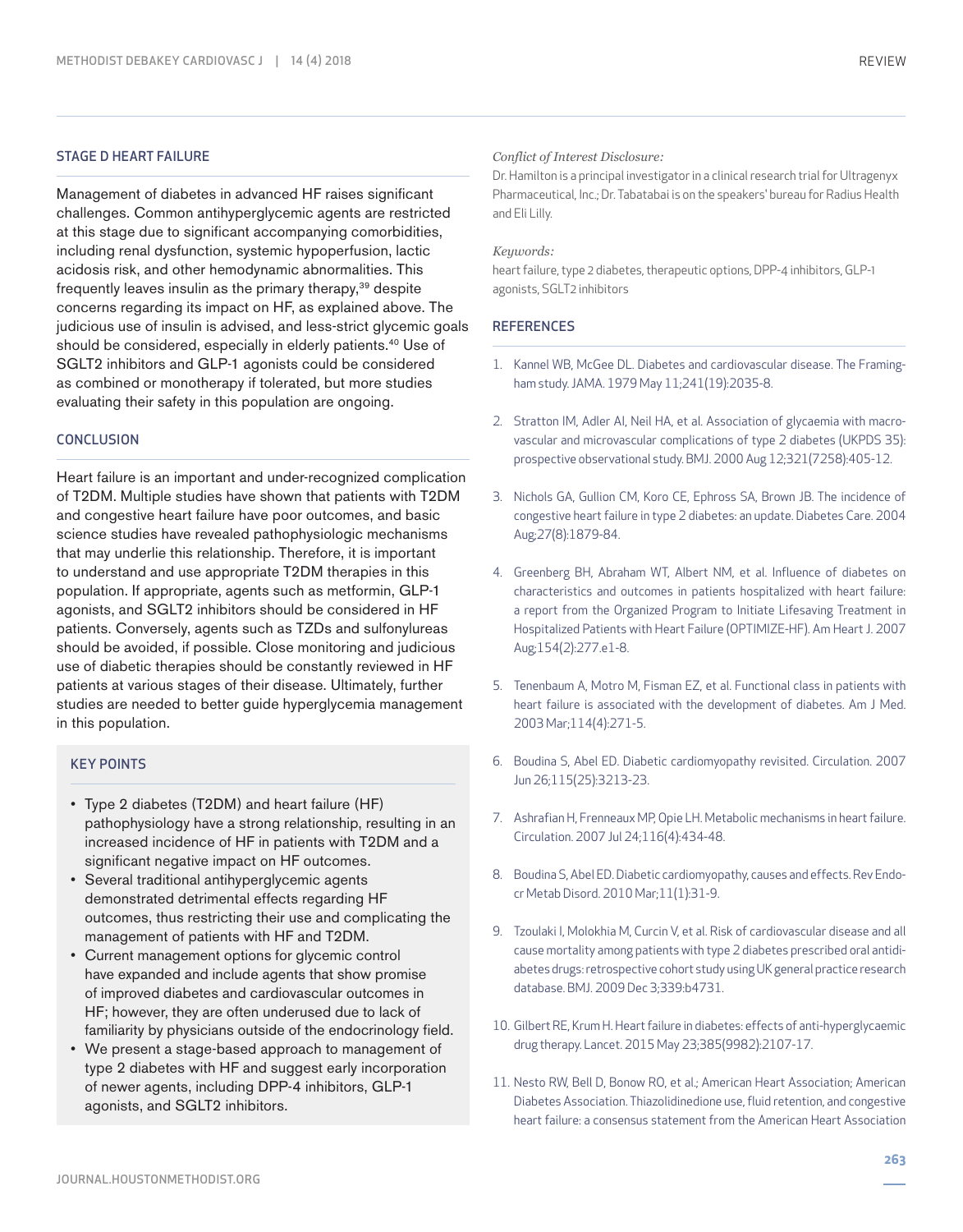and American Diabetes Association. October 7, 2003. Circulation. 2003 Dec 9;108(23):2941-8.

- 12. Eurich DT, Majumdar SR, McAlister FA, Tsuyuki RT, Johnson JA. Improved clinical outcomes associated with metformin in patients with diabetes and heart failure. Diabetes Care. 2005 Oct;28(10):2345-51.
- 13. Smooke S, Horwich TB, Fonarow GC. Insulin-treated diabetes is associated with a marked increase in mortality in patients with advanced heart failure. Am Heart J. 2005 Jan;149(1):168-74.
- 14. Pocock SJ, Wang D, Pfeffer MA, et al. Predictors of mortality and morbidity in patients with chronic heart failure. Eur Heart J. 2006 Jan;27(1):65-75. Epub 2005 Oct 11.
- 15. Koliaki C, Doupis J. Incretin-based therapy: a powerful and promising weapon in the treatment of type 2 diabetes mellitus. Diabetes Ther. 2011 May;2(2):101-21.
- 16. Baggio LL, Drucker DJ. Biology of incretins: GLP-1 and GIP. Gastroenterology. 2007 May;132(6):2131-57.
- 17. Grieve DJ, Cassidy RS, Green BD. Emerging cardiovascular actions of the incretin hormone glucagon-like peptide-1: potential therapeutic benefits beyond glycaemic control? Br J Pharmacol. 2009 Aug;157(8):1340-51.
- 18. Nikolaidis LA, Elahi D, Hentosz T, et al. Recombinant glucagon-like peptide-1 increases myocardial glucose uptake and improves left ventricular performance in conscious dogs with pacing-induced dilated cardiomyopathy. Circulation. 2004 Aug 24;110(8):955-61.
- 19. Veitenhansl M, Stegner K, Hierl FX, et al. 40th EASD Annual Meeting of the European Association for the Study of Diabetes: Munich, Germany, 5-9 September 2004. Diabetologia. 2004 Aug;47(Suppl 1):A1-A464.
- 20. Standl E, Schnell O, McGuire DK. Heart Failure Considerations of Antihyperglycemic Medications for Type 2 Diabetes. Circ Res. 2016 May 27;118(11):1830-43.
- 21. White WB, Baker WL. Cardiovascular Effects of Incretin-Based Therapies. Annu Rev Med. 2016;67:245-60.
- 22. Pabreja K, Mohd MA, Koole C, Wootten D, Furness SG. Molecular mechanisms underlying physiological and receptor pleiotropic effects mediated by GLP-1R activation. Br J Pharmacol. 2014 Mar;171(5):1114-28.
- 23. Nauck M. Incretin therapies: highlighting common features and differences in the modes of action of glucagon-like peptide-1 receptor agonists and dipeptidyl peptidase-4 inhibitors. Diabetes Obes Metab. 2016 Mar;18(3):203-16.
- 24. Heerspink HJ, Perkins BA, Fitchett DH, Husain M, Cherney DZ. Sodium Glucose Cotransporter 2 Inhibitors in the Treatment of Diabetes Mellitus: Cardiovascular and Kidney Effects, Potential Mechanisms, and Clinical Applications. Circulation. 2016 Sep 6;134(10):752-72.
- 25. Vrhovac I, Balen Eror D, Klessen D, et al. Localizations of Na(+)-D-glucose cotransporters SGLT1 and SGLT2 in human kidney and of SGLT1 in human small intestine, liver, lung, and heart. Pflugers Arch. 2015 Sep;467(9):1881- 98.
- 26. Chilton R, Tikkanen I, Cannon CP, et al. Effects of empagliflozin on blood pressure and markers of arterial stiffness and vascular resistance in patients with type 2 diabetes. Diabetes Obes Metab. 2015 Dec;17(12):1180-93.
- 27. Kaplan A, Abidi E, El-Yazbi A, Eid A, Booz GW, Zouein FA. Direct cardiovascular impact of SGLT2 inhibitors: mechanisms and effects. Heart Fail Rev. 2018 May;23(3):419-37.
- 28. Mudaliar S, Alloju S, Henry RR. Can a Shift in Fuel Energetics Explain the Beneficial Cardiorenal Outcomes in the EMPA-REG OUTCOME Study? A Unifying Hypothesis. Diabetes Care. 2016 Jul;39(7):1115-22.
- 29. Secrest MH, Udell JA, Filion KB. The cardiovascular safety trials of DPP-4 inhibitors, GLP-1 agonists, and SGLT2 inhibitors. Trends Cardiovasc Med. 2017 Apr;27(3):194-202.
- 30. Martens P, Mathieu C, Verbrugge FH. Promise of SGLT2 Inhibitors in Heart Failure: Diabetes and Beyond. Curr Treat Options Cardiovasc Med. 2017 Mar;19(3):23.
- 31. Garber AJ, Abrahamson MJ, Barzilay JI, et al. Consensus Statement by the American Association of Clinical Endocrinologists and American College of Endocrinology on the Comprehensive Type 2 Diabetes Management Algorithm - 2018 Executive Summary. Endocr Pract. 2018 Jan;24(1):91-120.
- 32. Scirica BM, Bhatt DL, Braunwald E, et al.; SAVOR-TIMI 53 Steering Committee and Investigators. Saxagliptin and cardiovascular outcomes in patients with type 2 diabetes mellitus. N Engl J Med. 2013 Oct 3;369(14):1317-26.
- 33. White WB, Cannon CP, Heller SR, et al.; EXAMINE Investigators. Alogliptin after acute coronary syndrome in patients with type 2 diabetes. N Engl J Med. 2013 Oct 3;369(14):1327-35.
- 34. Green JB, Bethel MA, Armstrong PW, et al.; TECOS Study Group. Effect of Sitagliptin on Cardiovascular Outcomes in Type 2 Diabetes. N Engl J Med. 2015 Jul 16;373(3):232-42.
- 35. Pfeffer MA, Claggett B, Diaz R, et al.; ELIXA Investigators. Lixisenatide in Patients with Type 2 Diabetes and Acute Coronary Syndrome. N Engl J Med. 2015 Dec 3;373(23):2247-57.